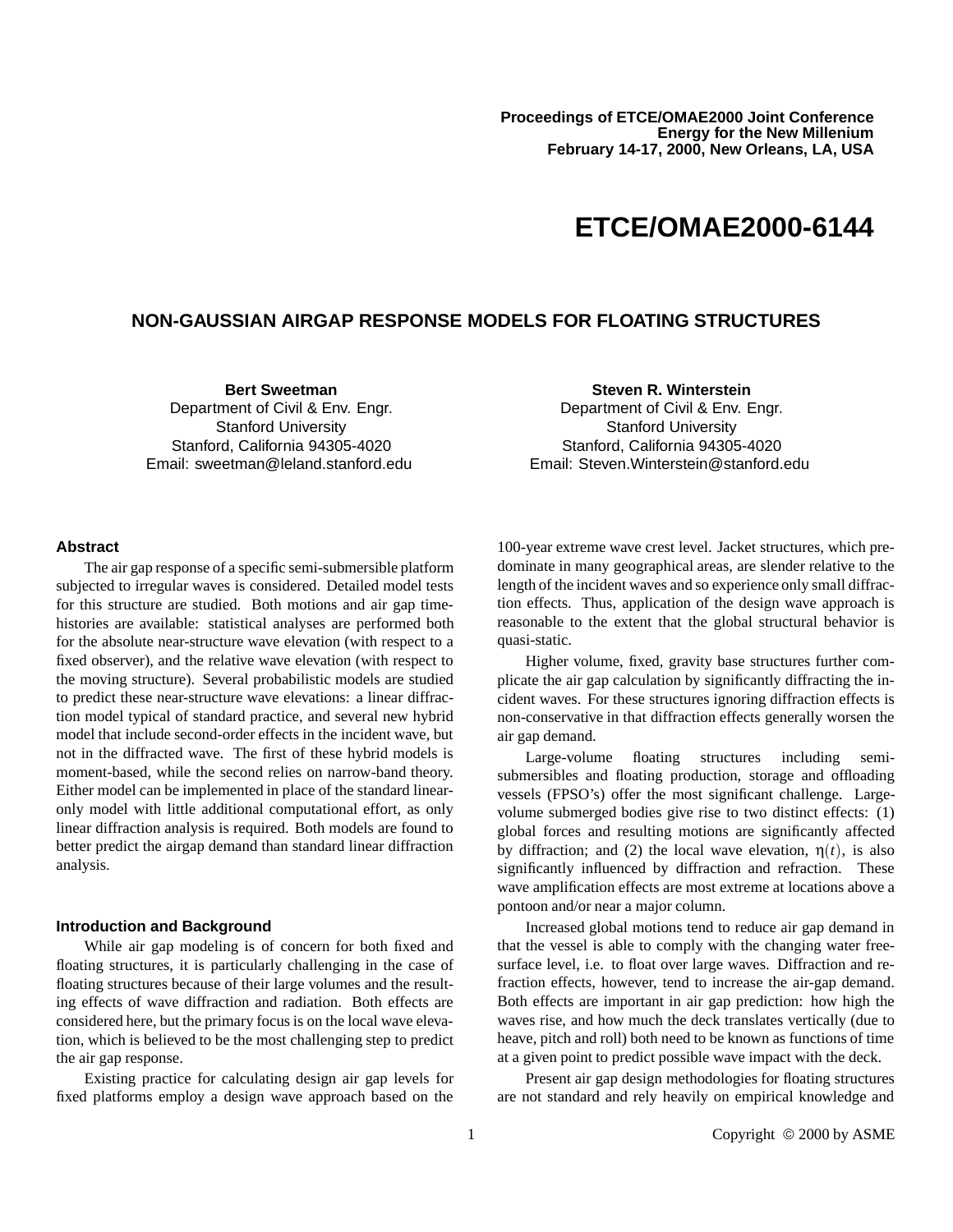

Figure 1. Airgap Variable Definitions

model tests. Most of the experience with semi-submersibles has been in support of the drilling industry. Drilling operations are extremely sensitive to vertical vessel motions, and drilling semisubmersibles are designed to accommodate that sensitivity during normal operating conditions. During extreme storms, however, drilling vessels generally suspend drilling and ballast up to a (shallower) survival draft. In extreme cases, these vessels may leave location until the weather becomes more benign.

Large production semi-submersibles and the Mobile Offshore Base (MOB) provide design challenges that are well outside the present design experience base. These vessels are significantly larger than drilling semisubmersible platforms and are generally required to remain on station throughout the most severe weather. The absence of significant empirical knowledge relevant to these new vessels further heightens the need for a firm theoretical understanding of the air gap phenomenon. Urgency is added by the fact that air gap design problems (wave impacts) have been encountered on large North-Sea semi-submersibles, including the Veslefrikk B platform in the Norwegian sector of the North Sea.

#### **Air Gap Notation and Modeling Issues**

Figure 1 shows a schematic view of a semi-submersible platform, both before and after waves are applied. In the absence of waves, the still-water airgap distance is denoted  $a_0$ . In the presence of waves,  $\eta(t)$  denotes the wave surface elevation at a particular location along the structure, and  $\delta(t)$  the corresponding vertical motion of the platform. If  $\eta = \delta$ , the airgap would remain equal to its still-water value,  $a_0$ . More generally, the airgap response  $a(t)$  will be reduced from  $a_0$  by the difference,  $\eta(t) - \delta(t)$ :

$$
a(t) = a_0 - [\eta(t) - \delta(t)]
$$
  
= a\_0 - r(t) (1)

in terms of the "relative wave" elevation

$$
r(t) = \eta(t) - \delta(t) \tag{2}
$$

While  $\eta(t)$  records the wave with respect to a fixed observer,  $r(t)$ may be viewed as the result that would be measured by a wavestaff attached to the moving structure at its still-water level. Deck impact occurs if the airgap  $a(t) < 0$ , or equivalently, if the relative wave  $r(t)$  exceeds the still-water airgap  $a_0$ .

Among the various terms in Equation 1, the vertical offset  $\delta(t)$  is perhaps the most simple to model. Linear diffraction results may often suffice to accurately model this offset. In contrast, the free surface elevation,  $\eta(t)$ , generally shows nonlinear behavior—and hence represents a non-Gaussian process. Much of our modeling attention is therefore focused here on  $\eta(t)$ .

Specifically, we assume  $\eta(t)$  to be a sum of incident and diffracted waves,  $\eta_i$  and  $\eta_d$ , each of which is a sum of first- and second-order components:

$$
\eta(t) = \eta_i(t) + \eta_d(t) \tag{3}
$$

$$
\eta_i(t) = \eta_{1,i}(t) + \eta_{2,i}(t)
$$
 (4)

$$
\eta_d(t) = \eta_{1,d}(t) + \eta_{2,d}(t) \tag{5}
$$

This is consistent with most state-of-the-art nonlinear hydrodynamic analyses, which employ second-order perturbation solutions.

Comparing the terms in Equations 3–5, note that  $\eta_{1,d}$  requires only (relatively straightforward) linear diffraction analysis. It has been shown for this platform, however, that linear diffraction models underestimate extreme airgap response levels (Winterstein and Sweetman, 1999). In contrast,  $\eta_{2,d}$  is far more difficult to compute. Second-order diffraction analyses are available (e.g., WAMIT, 1995), and have been found to notably increase predicted extremes of the near-structure wave surface (Manuel and Winterstein, 1999). As yet, however, these secondorder results lack widespread use and verification in modeling the nonlinear diffracted wave surface.

As a result, the feasibility of a "hybrid" model is explored here. This model neglects the second-order diffraction term  $\eta_{2,d}$ , but retains the second-order incident wave term  $\eta_{2,i}$ . This term is available analytically from second-order Stokes theory. This is clearly a simplification which is likely to underestimate nearcolumn diffraction effects; a goal here is to understand the numerical impact of this simplification. Two different stochastic models are then used: (1) a moment-based model which neglects the effect of  $\eta_{2,d}$  on skewness and kurtosis; and (2) a narrowband model which neglects the effect of  $\eta_{2,d}$  only during the single largest wave cycle.

#### **Description of Model Test Data**

Test data considered here come from a 1:45 length-scale model of Veslefrikk, which was tested in the wave tank at Marintek using various types of irregular waves (Fokk, 1995). Figure 2 shows a plan view of the platform, together with the 9 locations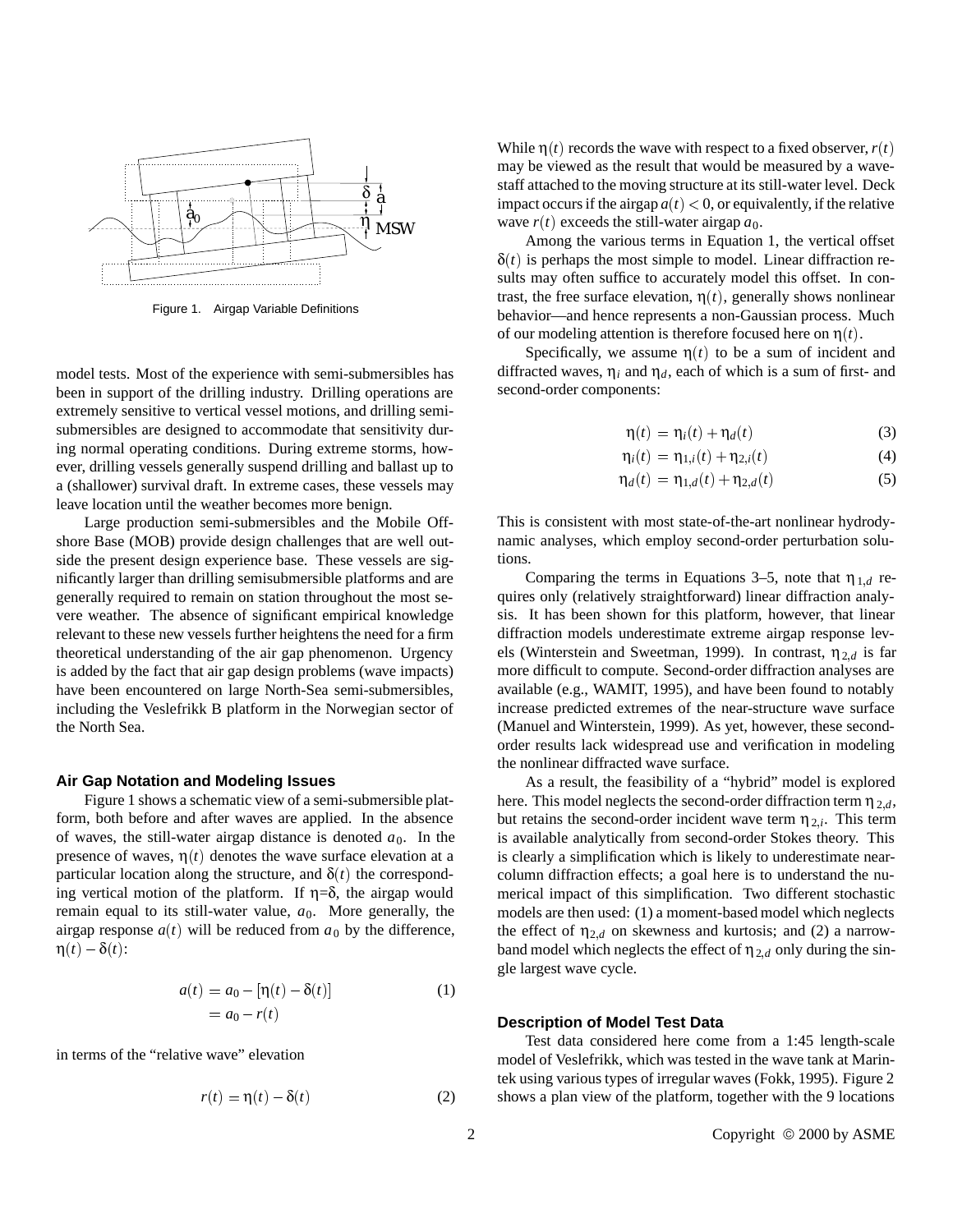

Figure 2. Plan view of Veslefrikk platform and location of air gap probes.

for which the air gap responses have been measured as a function of time. Note that airgap probes with lower numbers are generally further up-stream, i.e., closer to the wave generator. All tests studied here apply long-crested waves traveling along the diagonal of the structure.

The platform rigid-body motions in heave, roll, and pitch denoted  $\xi_3$ ,  $\xi_4$ , and  $\xi_5$ —have also been recorded. This permits estimation of the net vertical displacement  $\delta(t)$  at any field-point location  $(x, y)$  of interest:

$$
\delta(t) = \xi_3(t) + y \cdot \sin(\xi_4(t)) - x \cdot \sin(\xi_5(t))
$$
 (6)

Finally, from this estimate of  $\delta(t)$  and the measured air gap history  $a(t)$ , Equations 1–2 can be used to infer η(*t*) and  $r(t)$ , the absolute and relative wave elevation histories for the wave tank tests.

Table 1 summarizes the geometric properties of the platform. Tests have been run for two different draft levels: *d*=23m and *d*=26m. The cases with deeper draft reflect the original Veslefrikk operating conditions, during which wave impact with the underside of the deck was observed in the field (and reproduced in these model tests). Results for the survival draft, *d*=23m, are studied in detail here because the data has not been corrupted by impact with the deck at the airgap probe locations.

The waves are first generated in the model test basin before the model is placed in the basin. The incident wave,  $\eta_i(t)$ ,

| <b>Platform Particulars</b>    |                    |  |  |  |
|--------------------------------|--------------------|--|--|--|
| Length Over All (LOA):         | $107.50 \text{ m}$ |  |  |  |
| Longitudinal Column Spacing:   | 68.00 m            |  |  |  |
| Transverse Column Spacing:     | $67.00 \text{ m}$  |  |  |  |
| Column Length w/o Sponson:     | 12.50 m            |  |  |  |
| Column Breadth:                | $12.50 \text{ m}$  |  |  |  |
| Pontoon Breadth:               | $14.25 \text{ m}$  |  |  |  |
| Pontoon Height:                | $9.50 \text{ m}$   |  |  |  |
| <b>Survival Conditions</b>     |                    |  |  |  |
| Draft, D:                      | $23.00 \text{ m}$  |  |  |  |
| Displacement:                  | $40,692$ tonnes    |  |  |  |
| Airgap to Still Water Level:   | $17.50 \text{ m}$  |  |  |  |
| Center of Gravity (from keel): | $24.13 \text{ m}$  |  |  |  |
| Pitch Radius of Gyration:      | 33.76 m            |  |  |  |
| Roll Radius of Gyration:       | 34.26 m            |  |  |  |
| Transverse Metacentric Height: | $2.36 \text{ m}$   |  |  |  |
| Water Depth:                   | 175.00 m           |  |  |  |

Table 1. Characteristics of Veslefrikk platform.

| $H_S$ [m] | $T_P$ [s] | γ   | Number of                   | Spectral       |  |
|-----------|-----------|-----|-----------------------------|----------------|--|
|           |           |     | 3-hour tests                | Type           |  |
| 12.0      | 11.5      | 4.0 |                             | Bimodal        |  |
| 14.0      | 13.5      | 3.0 | 6                           | <b>JONSWAP</b> |  |
| 15.5      | 16.5      | 2.0 | $\mathcal{D}_{\mathcal{L}}$ | <b>JONSWAP</b> |  |

Table 2. Seastate parameters for which model tests were conducted.

is measured at location 7 (Figure 2), where the platform is to be centered. Following common practice, wave histories have been generated from a stationary random process model, applied over a fixed "seastate" duration of  $T_{ss}=3$  hours. Its spectral density function,  $S_n(f)$ , is described by the significant wave height  $H_S = 4\sigma_n$ , the peak spectral period,  $T_P$ , and the spectral peakedness factor γ. Three different test conditions were performed for the  $d=23$ m draft; Table 2 describes the  $H<sub>S</sub>$ ,  $T<sub>P</sub>$ , and γ values for each of the three test conditions.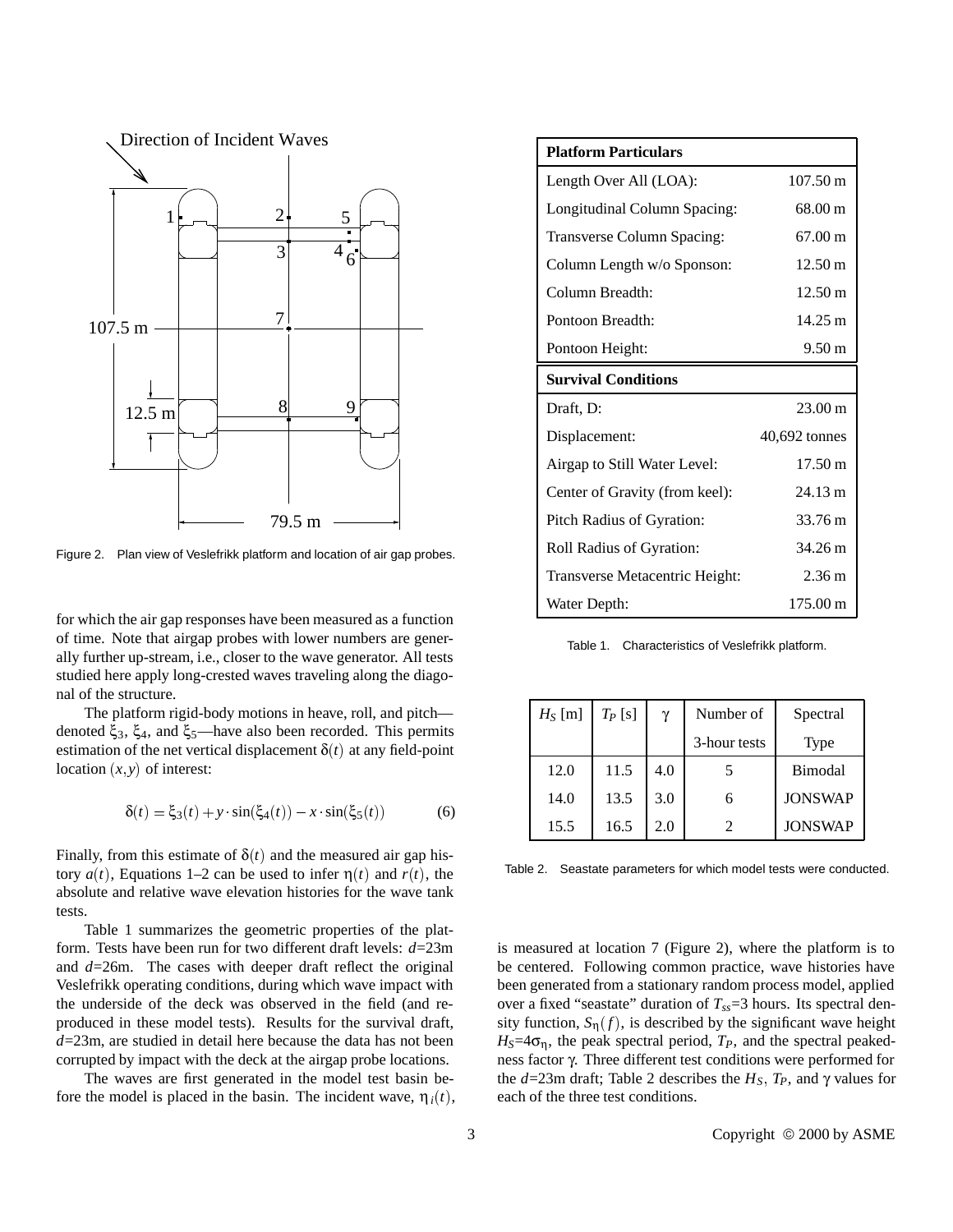|                                  | <b>Water Surface Elevation Relative to Earth (Vessel Motions Excluded)</b><br>Standard<br>D <sup>eviation</sup><br>$(\Omega)$ | <b>Skewness</b> | Kurtosis | Cycle<br>Rate<br>(Hertz) | Peak Factor<br>$(Peak/\sigma)$ | Standard<br>Deviation | <b>Water Surface Elevation Relative to Moving Vessel</b><br><b>Skewness</b> | Kurtosis | Cycle<br>Rate<br>(Hertz) | Peak Factor<br>$(Peak/\sigma)$ |
|----------------------------------|-------------------------------------------------------------------------------------------------------------------------------|-----------------|----------|--------------------------|--------------------------------|-----------------------|-----------------------------------------------------------------------------|----------|--------------------------|--------------------------------|
| Airgap 1                         | 3.98                                                                                                                          | 0.385           | 3.510    | 0.0972                   | 4.99                           | 3.60                  | $-0.08$                                                                     | 3.47     | 0.0955                   | 4.48                           |
| Airgap 2                         | 3.09                                                                                                                          | 0.242           | 3.164    | 0.0934                   | 4.48                           | 2.28                  | 0.15                                                                        | 3.18     | 0.1013                   | 4.67                           |
| Airgap 3                         | 3.04                                                                                                                          | 0.268           | 3.091    | 0.0934                   | 4.43                           | 2.22                  | 0.18                                                                        | 3.19     | 0.1038                   | 4.84                           |
| Airgap 4                         | 3.43                                                                                                                          | 0.424           | 3.296    | 0.1001                   | 4.70                           | 2.73                  | 0.33                                                                        | 3.21     | 0.1086                   | 4.77                           |
| Airgap 5                         | 3.28                                                                                                                          | 0.721           | 3.638    | 0.1014                   | 5.41                           | 2.56                  | 0.76                                                                        | 3.53     | 0.1112                   | 5.72                           |
| Airgap 6                         | 3.27                                                                                                                          | 0.430           | 3.452    | 0.1018                   | 5.00                           | 2.56                  | 0.35                                                                        | 3.45     | 0.1128                   | 5.12                           |
| Airgap 7                         | 3.02                                                                                                                          | 0.302           | 3.200    | 0.0941                   | 4.55                           | 2.23                  | 0.25                                                                        | 3.27     | 0.1066                   | 4.92                           |
| Airgap 8                         | 3.35                                                                                                                          | 0.343           | 3.180    | 0.0920                   | 4.62                           | 2.55                  | 0.40                                                                        | 3.38     | 0.1011                   | 4.98                           |
| Airgap 9                         | 3.65                                                                                                                          | 0.033           | 3.321    | 0.0989                   | 4.29                           | 2.89                  | 0.35                                                                        | 3.73     | 0.1084                   | 4.72                           |
| Measured<br><b>Incident Wave</b> | 2.99                                                                                                                          | 0.21            | 3.26     | 0.0882                   | 4.77                           | 2.99                  | 0.21                                                                        | 3.26     | 0.0882                   | 4.77                           |

Table 3. Absolute and Relative Wave Statistics

# **Statistical Description of Model Test Results**

Table 3 shows statistics calculated from the model basin test data. Some of these statistics are repeated in Figures  $3 - 6$ , which are discussed later. The first four statistical moments: mean,  $m<sub>x</sub>$ (not shown in tables), standard deviation,  $\sigma_x$ , skewness,  $\alpha_{3x}$ , and kurtosis,  $\alpha_{4x}$ , are calculated from the data set as:

$$
m_x = \mathbb{E}[x(t)] \tag{7}
$$

$$
\sigma_x^2 = \mathbb{E}[(x(t) - m_x)^2]
$$
 (8)

$$
\alpha_{3x} = \frac{1}{\sigma_x^3} E[(x(t) - m_x)^3]
$$
 (9)

$$
\alpha_{4x} = \frac{1}{\sigma_x^4} E[(x(t) - m_x)^4]
$$
 (10)

Here the "E" notation signifies the expectation (or averaging) operation. For a Gaussian process, the skewness is 0 and kurtosis is 3. The cycle rate is calculated as the number of times the water surface elevation up-crosses the mean elevation divided by the elapsed time.

The standard deviation, skewness and kurtosis shown in the table are calculated for one concatenated history, which is made up of all five 3-hour realizations of the target seastate. The standard deviation indicates the gross amplitude of the process. Comparing results in Table 3, the effect of the motions is to lessen the standard deviations of the airgap response at all waveprobe locations. This reduction indicates the correlation between the wave and the resulting vessel motions.

The skewness coefficient is a measure of the asymmetry of the response; a Gaussian process has zero skewness, reflecting peak-trough symmetry on average. Non-zero skewness is indicative of a non-Gaussian process, with positive skewness indicating that peaks are larger on average than troughs. Again in view of Table 3, the effect of the motions is to lessen the skewness of the airgap response at most locations. Thus, motions reduce not only the gross amplitude of the responses, but also the degree of response asymmetry.

Airgap measurements taken farther up-stream on the moving vessel are found to show a reduction in skewness due to vessel motion while downstream locations show an increase in skewness. Probe number 7 is at the center of the vessel. Apparently the roll-pitch motion (pitch across the diagonal), which is phaselinked to the heave, strongly influences the skewness of the airgap response.

The kurtosis coefficient is a measure of how both tails of a symmetric process vary from those of a Gaussian process. Kurtosis values above the Gaussian value of 3 indicate both higher peaks and lower troughs. Trends in this non-Gaussian effect vary with wave-probe location: generally the largest kurtosis values are found immediately up-stream of columns, e.g. at locations 1, 5, and 9.

Average extremes of the process are calculated by averaging the (zero-mean) maximum wave elevation over each 3-hour history. The peak factor is then introduced as a dimensionless indicator of the extremes of the process. The peak factor is calculated as the average extreme, as defined above, divided by the standard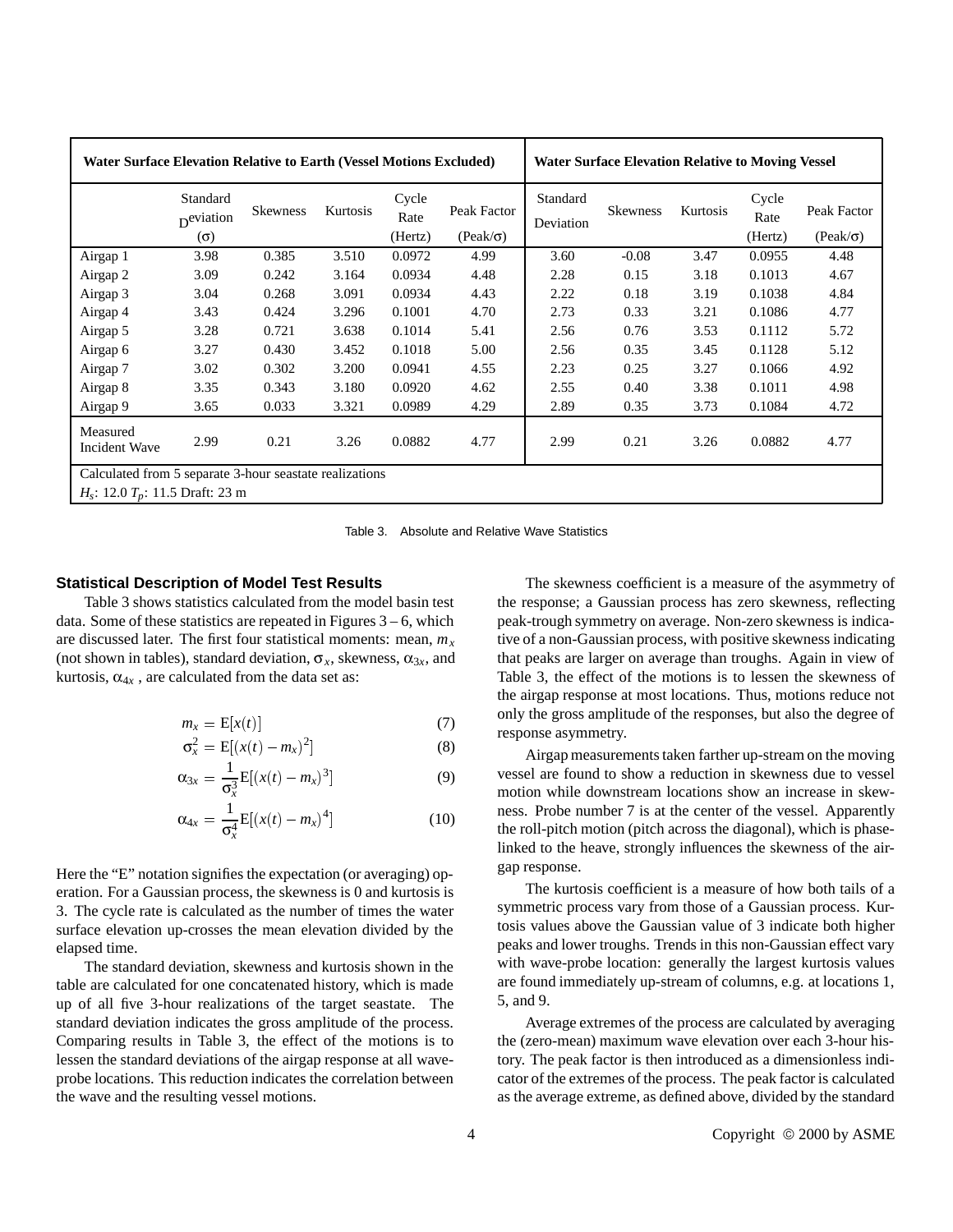

Statistics of Wave and Airgap Response Processes

 $H_s$ =12 meters,  $T_p$ =11.5 seconds

deviation of the process. A Gaussian process has a peak factor of roughly  $\sqrt{2\ln N}$  + :577/ $\sqrt{2\ln N}$ , in which *N* is the number of response cycles (Equation 15). Using a typical number of cycles in a 3-hour seastate,  $N \approx 1000$ , results in the peak factor  $\approx 3.9$ . The larger peak factors in Table 3 reflect non-Gaussian behavior. A major goal here is to formulate and test peak factor estimates based on response moments—specifically skewness and kurtosis—or on a narrow-band model applied during the single most extreme wave cycle in the seastate.

Considering all the data presented in Table 3, the compensating effect of the vessel's floating atop the waves tends to lessen the extreme responses. More importantly the third and fourth statistical moments (skewness and kurtosis) become strong functions of location on the vessel relative to the direction of wave propagation, and which may be highly vessel-specific. Separation of the effects of vessel motion from those of hydrodynamic wave amplification enables a more pure analysis of those hydrodynamic effects. The remainder of this paper will focus exclusively on airgap response *calculated in absence of vessel motions*.

# **Theoretical Moment-Based Models and Results**

Figures 3 – 6 compare the statistical moments and peak factors observed for  $\eta(t)$  with those predicted from theory. In general, whether second-order diffraction effects are included or neglected, the first- and second-order processes  $\eta_1(t)$  and  $\eta_2(t)$  can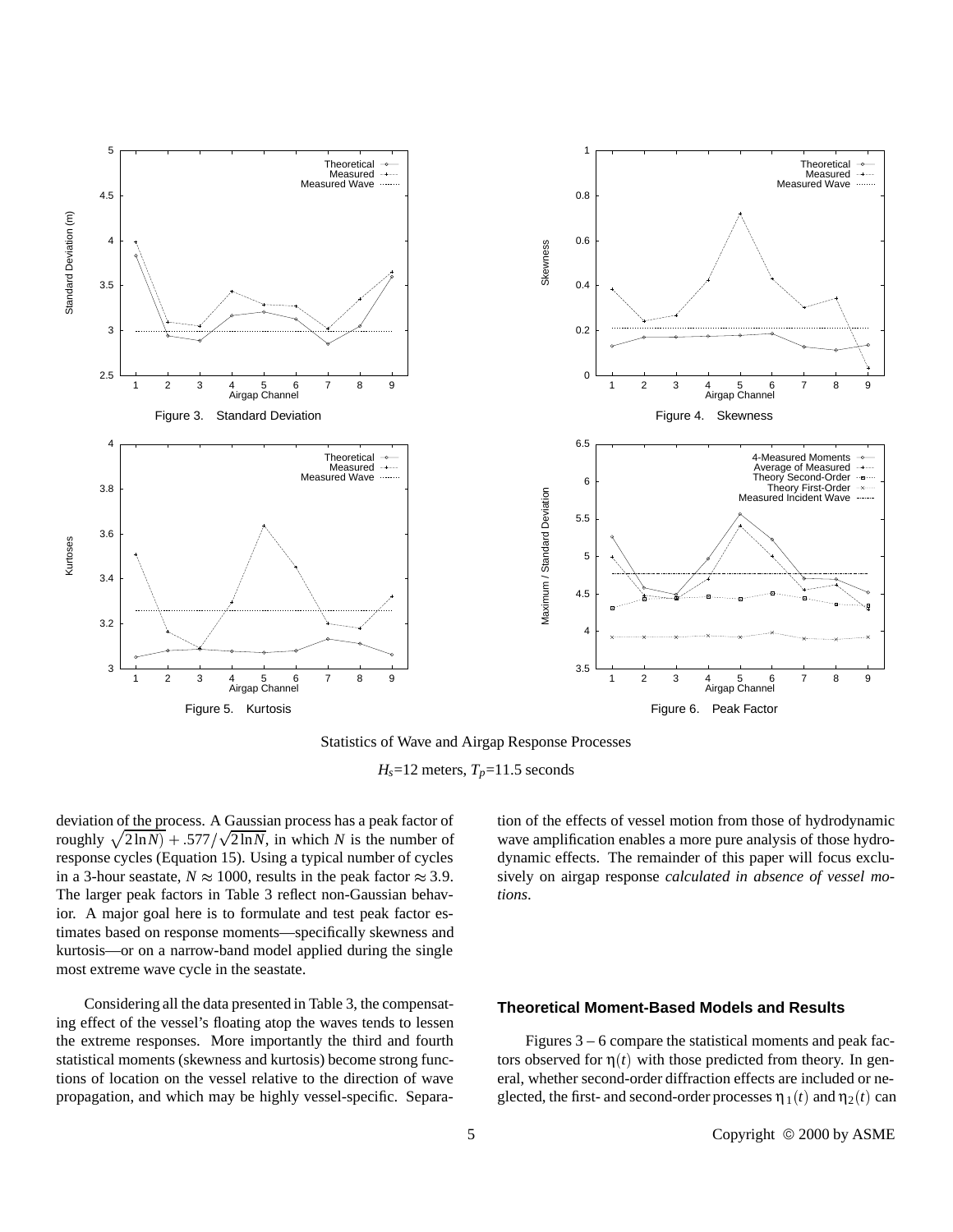be rewritten in terms of standard Gaussian processes,  $u_i(t)$ :

$$
\eta_1(t) = \sum_{j=1}^{2n} c_j u_j(t); \ \ \eta_2(t) = \sum_{j=1}^{2n} \lambda_j u_j^2(t) \tag{11}
$$

in which *n* is the number of frequency components of  $\eta_1(t)$ . The coefficients  $c_j$  and  $\lambda_j$  can be obtained by solving an eigenvalue problem of size *n* for problems involving difference or sum frequencies only (Næss, 1986, Næss, 1992), or of size 2*n* for problems—such as these airgap responses—which involve both (e.g., Winterstein et al, 1994). The resulting moments of η can be found directly from the coefficients  $c_j$  and  $\lambda_j$ :

$$
\sigma_{\eta}^2 = \sum_{j=1}^{2n} (c_j^2 + \lambda_j^2)
$$
 (12)

$$
\alpha_{3,\eta} = \frac{1}{\sigma_x^3} \sum_{j=1}^{2n} (6c_j^2 \lambda_j + 8\lambda_j^3)
$$
 (13)

$$
\alpha_{4,\eta} = 3 + \frac{1}{\sigma_x^4} \sum_{j=1}^{2n} (48c_j^2 \lambda_j^2 + 48\lambda_j^4)
$$
 (14)

Equations 12–14 are used for the "theoretical" moment results shown in Figures 3–5.

Comparing first the standard deviation values from theory and measurement (Figure 3), good agreement is found in both magnitude and in behavior across the 9 field-points. Recalling that the theoretical results neglect second-order diffraction effects, it appears that linear diffraction may be sufficient to accurately predict the rms level of the wave elevation, and hence that of the air gap response.

Figures 4 and 5 show similar comparisons for the third and fourth statistical moments, respectively. Recalling that the *only* source of non-Gaussian behavior in the theoretical model is the incident wave, it is not surprising that these theoretical moments are relatively constant across field points. The best result that could be reasonably expected is that the theoretical higher moments roughly equal those of the incident wave. In fact, the second-order theory appears to accurately predict the wave skewness, but under-estimates its kurtosis (roughly 3.1 vs 3.3). This finding is consistent with a detailed Ph.D. study of second-order random waves (Jha, 1997; Jha and Winterstein, 2000). Beyond the theoretical underestimation of the "background" kurtosis level of the incident wave, the most striking feature of these figures is the strongly enhanced nonlinear behavior (increased skewness and kurtosis) observed at near-column locations (e.g., locations 1 and 5). It is clear that this nonlinear location-specific behavior cannot be modeled through linear diffraction alone.

Figure 6 shows the resulting moment-based predictions of the peak factor (average 3-hour extreme normalized by the response standard deviation). The "Theory First-Order" result uses

a Gaussian random process model, for which the expected maximum of a standard Gaussian process,  $U(t)=\eta(t)/\sigma_{\eta}$ , in *N* cycles is estimated as

$$
E[U_{max}] = \frac{E[\eta_{max}]}{\sigma_{\eta}} = \sqrt{2\ln N} + \frac{0.577}{\sqrt{2\ln N}}
$$
(15)

The resulting peak factor,  $E[\eta_{max}]/\sigma_{\eta}$ , is consistently underestimated by Gaussian theory: predictions less than 4.0 compared with measurements of 4.5 to 5.5.

The "Theory Second-Order" results estimate extremes from a non-Gaussian (Hermite) model, using the theoretical skewness and kurtosis estimates from the preceding figures. Specifically, this model assumes the non-Gaussian process  $\eta(t)$  to be a cubic transformation of a standard Gaussian process  $u(t)$ , conveniently rewritten as a sum of Hermite polynomials:

$$
\eta = g(u) = \kappa \sigma_x [u + c_3(u^2 - 1) + c_4(u^3 - 3u)] \tag{16}
$$

The variance of  $\eta$  is preserved by setting  $\kappa = [1 + 2c_3^2 + 6c_4^2]^{-1/2}$ . The coefficients  $c_3$  and  $c_4$  are determined to preserve the desired skewness and kurtosis. (Results presented in this paper are calculated using a numerical routine to "optimize"  $c_3$  and  $c_4$ , to minimize error in matching skewness and kurtosis values; e.g., Winterstein et al, 1994). Assuming the same transformation *g* in Equation 16 applies at all points in time, the same transformation is applied to relate  $E[\eta_{max}]$  to  $E[U_{max}]$ :

$$
E[\eta_{max}] \approx g(E[U_{max}]) \tag{17}
$$

Equations 15–17 serve as the basis of the "Theory Second-Order" results in Figure 6.

As might be expected, the peak factor estimates from second-order theory are always superior to the Gaussian results in Figure 6. Nonetheless, these second-order predictions fail to adequately follow the trend in observed extremes at near-column locations. This pattern of deviation, between measured peak factors and second-order predictions, closely follows the pattern of deviation in skewness and kurtosis from the preceding figures. Finally, Figure 6 also shows peak factor predictions using the actual four moments of the measured history. The relatively good agreement suggests that accurate moment estimates can lead to improved estimates of extremes. It may be valuable to use empirical models, such as the Hermite model, and then fitting statistical moments to observed data as functions of seastate parameters  $H_s$  and  $T_p$ .

# **Narrow-Band Model**

To summarize, Figures 4–5 show that if second-order diffraction effects are not available, the resulting skewness  $\alpha_3$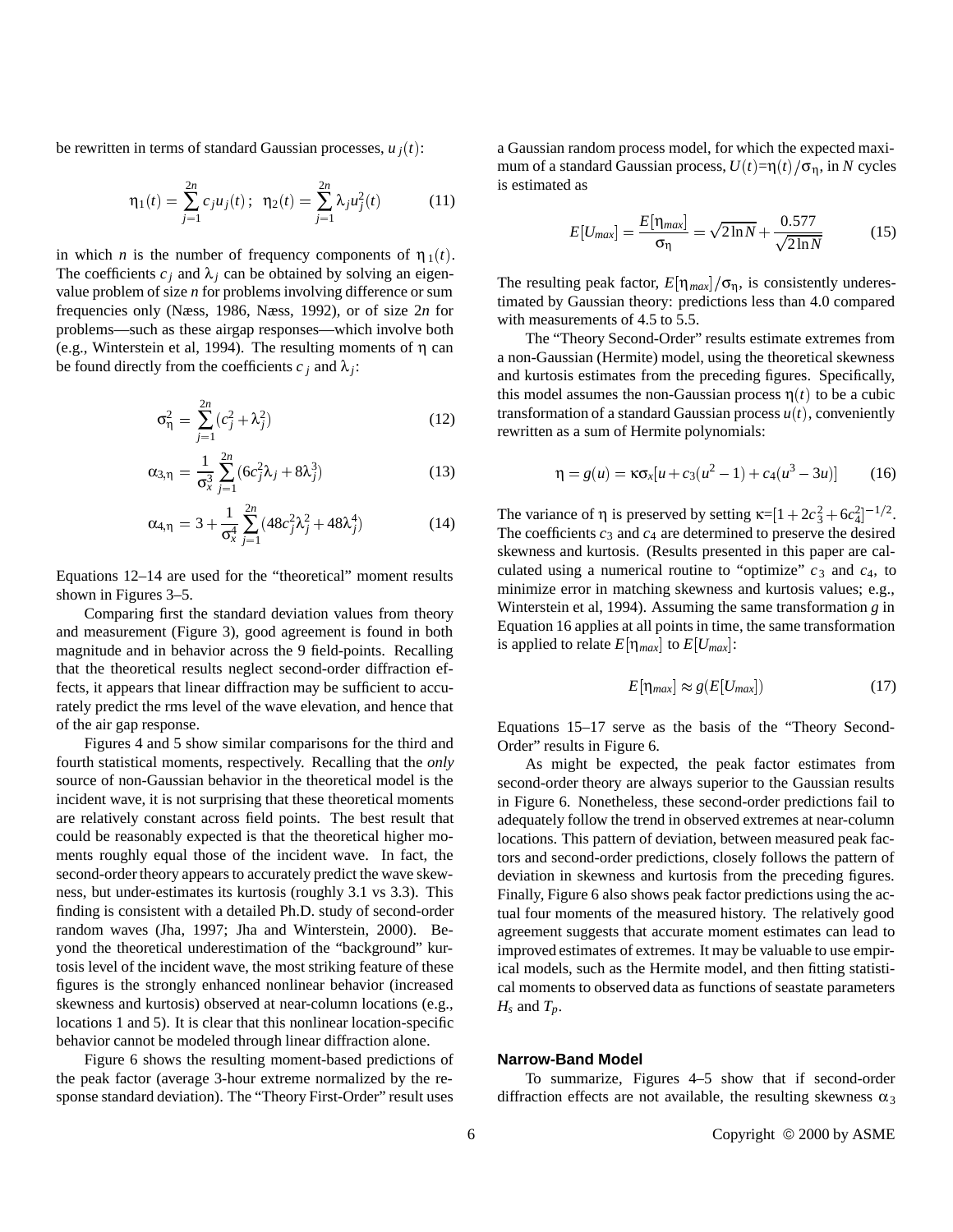and kurtosis  $\alpha_4$  of the wave surface will be underestimated. The model cannot predict the enhanced nonlinear effects (larger  $\alpha_3$ ,  $\alpha_4$ ) at near-column locations. As a result, using these moment estimates leads to a similar underestimation of extreme wave levels (Figure 6).

In contrast, Figure 3 shows that the standard deviation of the wave surface is accurately predicted with only first-order diffraction effects. Since  $\eta_1(t)$  is a Gaussian process, knowledge of its standard deviation generally suffices to estimate its mean extreme (as in Equation 15):

$$
E[\eta_{1,max}] = \sigma_{\eta_1} [\sqrt{2 \ln N} + \frac{0.577}{\sqrt{2 \ln N}}]
$$
 (18)

If the extreme of the total wave process,  $\eta(t)$ , is assumed to coincide in time with that of  $\eta_1(t)$ , it is only necessary to model second-order effects during that single, largest wave cycle. This is done below using a narrow-band random process model. The result thus neglects second-order diffraction effects only during the largest wave cycle, rather than during the entire seastate (as in the preceding moment-based model).

Applying a standard narrow-band model to the Gaussian process  $η_1(t)$ ,

$$
\eta_1(t) = a(t)\cos[\omega t + \theta(t)]\tag{19}
$$

in terms of the slowly varying amplitude  $a(t)$  and phase  $\theta(t)$ . (The instantaneous frequency ω may also be considered to be slowly varying.) The resulting second-order correction is then

$$
\eta_2(t) = a^2(t)H_2^+(\omega,\omega)\cos 2[\omega t + \theta(t)]\tag{20}
$$

in which  $H_2^+$  is the second-order sum frequency transfer function. (The difference frequency transfer function,  $H_2^-$ , for a sinusoidal input gives only a constant offset, which does not contribute to oscillations about the mean wave surface.)

A key feature of Equations 19–20 is that they are assumed phase-locked; that is, in the largest wave cycle both processes are assumed to attain peak values at the same time (when both cosine terms are unity). At this time  $a(t)=\eta_{1,max}$ , so that the mean extreme of the total wave  $\eta = \eta_1 + \eta_2$  is estimated as

$$
E[\eta_{max}] = E[\eta_{1,max}] + E[\eta_{1,max}^2]H_2^+(\omega, \omega)
$$
  

$$
\approx E[\eta_{1,max}] + E[\eta_{1,max}^2] \frac{k}{2}
$$
 (21)

The latter approximation,  $H_2^+ \approx k/2$  in terms of the wave number *k*, follows from the second-order Stokes model (again, secondorder diffraction effects are neglected). This wave number

 $k=\omega^2/g$  should be based on a wave frequency "characteristic" of extreme waves. We choose here  $\omega_c = 2\pi/(.92T_P)$ , although results are expected to be relatively insensitive to this precise definition. Finally, Equation 18 is used to evaluate  $E[\eta_{1,max}]$ , while  $E[\eta_{1,max}^2]$  is estimated as

$$
E[\eta_{1,max}^2] = E[\eta_{1,max}]^2 + \frac{\pi^2}{6} \frac{\sigma_{\eta_1}^2}{2\ln N}
$$
 (22)

The last term in this result estimates the variance of  $\eta_{1,max}$  (e.g., Madsen et al, 1986).

#### **Comparison of All Models and Data**

Figures 7 and 8 compare the observed mean extreme wave elevation with the predictions from all three preceding models. These predictions come from the conventional linear, momentbased nonlinear, and the narrow-band models (given respectively by Equation 15, Equations 15–17, and Equation 21). Results for the first two models have already been given, in terms of peak factors, for the  $H<sub>S</sub>=12m$  seastate in Figure 6. Figures 7 and 8 show all results in terms of the mean extreme level, and for both  $H<sub>S</sub>=12m$  and  $H<sub>S</sub>=14m$  seastates. Recall that all three methods rely on the same first-order hydrodynamic analysis results.

As noted earlier, the standard linear model is generally nonconservative, underpredicting the airgap demand for all wave probe locations and for both seastates. The air gap demand extremes are typically underpredicted (compared with "Observed") by at least 20%, and sometimes substantially more, particularly at the near-column locations. Recall from Figure 3 that the RMS response of the process is typically underpredicted by 10% or less.

Both the moment-based and narrow-band models are substantially more accurate than the standard linear model. With respect to the moment-based model, the underprediction of  $\alpha_3$  and  $\alpha_4$  (Figures 4 and 5) propagate through the analysis, so that the extremes of the process are also somewhat underpredicted. Extreme estimates from the narrow-band model are generally found to be somewhat more accurate, better following the observed spatial variability (e.g., at the near-column locations 1 and 9). The air gap demand at location 5 is still underpredicted, and behavior at this location has proven very hard to predict; wave impact at this location was found in the field and repeated in this set of model tests. At all locations and for both seastates, the narrowband model performs better than either of the other methods.

#### **Conclusions**

Detailed model tests for the Veslefrikk semi-submersible platform have been studied. Motion and air gap time histories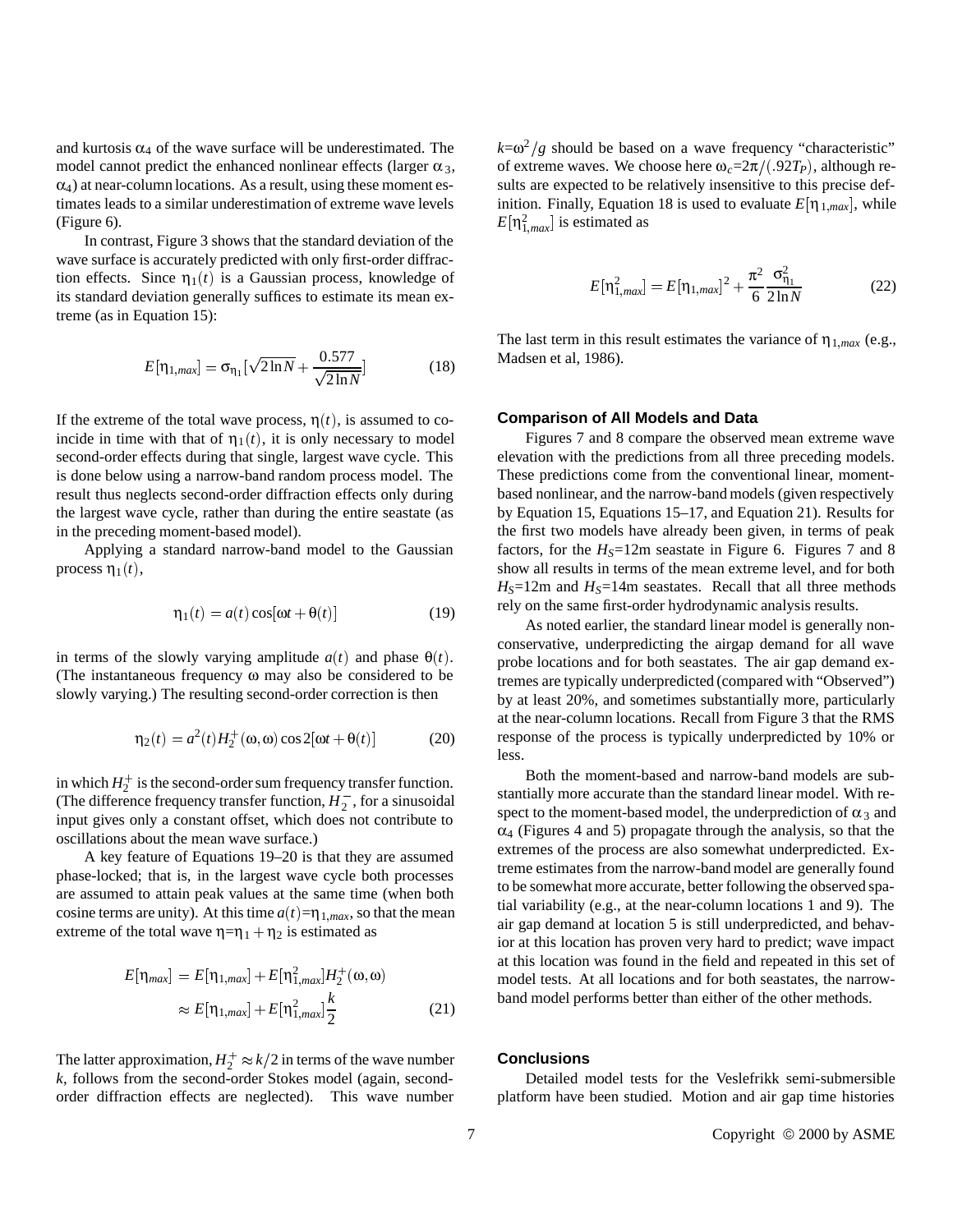

η*max* as Observed and Predicted by Various Methods

have been used to perform statistical analyses both for the absolute near-structure wave elevation (with respect to a fixed observer), and the relative wave elevation (with respect to the moving structure), with the theoretical focus on the latter.

A standard linear diffraction model typical of common practice has been shown to underpredict the airgap demand for all wave probe locations. Air gap demand extremes are typically underpredicted by 20% or more, while the airgap demand standard deviation is typically underpredicted by 10% or less.

Two new models are proposed that include second-order effects in the incident waves, but that do not require the relatively difficult second-order diffraction calculations. The first model is moment-based and the second relies on narrow-band random process theory. Either model can be implemented in place of the more standard linear-only model with little additional computational effort because only linear diffraction analysis is required. Either model better predicts the airgap demand than standard linear diffraction analysis.

The moment-based model requires an eigenvalue analysis to determine the statistical moments of the resulting non-Gaussian process. The skewness and kurtosis,  $\alpha_3$  and  $\alpha_4$ , are underpredicted in absence of second-order diffraction effects. The extremes of the process are conveniently predicted from these moments using Hermite models. Despite the under prediction and insufficient spatial variability of the extremes associated with underestimation of  $\alpha_3$  and  $\alpha_4$  (Figures 3–6), this model better predicts the air gap demand than standard linear theory.

The narrow-band model is derived by neglecting secondorder diffraction effects during only the largest wave cycle and by assuming the first and second-order parts of the wave cycle are phase locked. A relatively simple closed-form expression is found for direct estimation of extremes (Equation 22). Resulting extreme estimates are found to be more accurate and to better predict spatial variability than those resulting from either standard linear theory or the moment-based model (Figures 7 and 8).

### **Acknowledgements**

This study is part of the doctoral work of the first author, within the Reliability of Marine Structures (RMS) program at Stanford University. The authors wish to thank all the project sponsors and especially Sverre Haver at Statoil, for making available the wave tank data, and Knut Engebretsen at Aker Engineering A.S., for making available the WAMIT hydrodynamic analysis of the Veslefrikk platform.

#### **References**

- Fokk, T. (1995). Veslefrikk B air gap model tests. *Report 1383,* Marintek, Norwegian Marine Technology Research Institute.
- Jha, A.K. (1997). *Nonlinear stochastic models for ocean wave loads and responses of offshore structures and vessels,* Ph.D. thesis, Civil Eng. Dept., Stanford University.
- Jha, A.K. and S.R. Winterstein (2000). Nonlinear random ocean waves: prediction and comparison with data. *Proc., 19th Intl. Offshore Mech. Arctic Eng. Symp.,* ASME.
- Madsen, H.O., S. Krenk, and N.C. Lind (1986). *Methods of structural safety,* Prentice-Hall, Inc., New Jersey.
- Manuel, L. and S.R. Winterstein (1999). Air gap response of floating structures: statistical analyses from linear and nonlinear diffraction. *J. Offshore Mech. Arctic Eng.,* ASME, under review.
- Næss, A. (1986). The statistical distribution of second-order slowly-varying forces and motions. *Appl. Ocean Res.*, **8**(2),